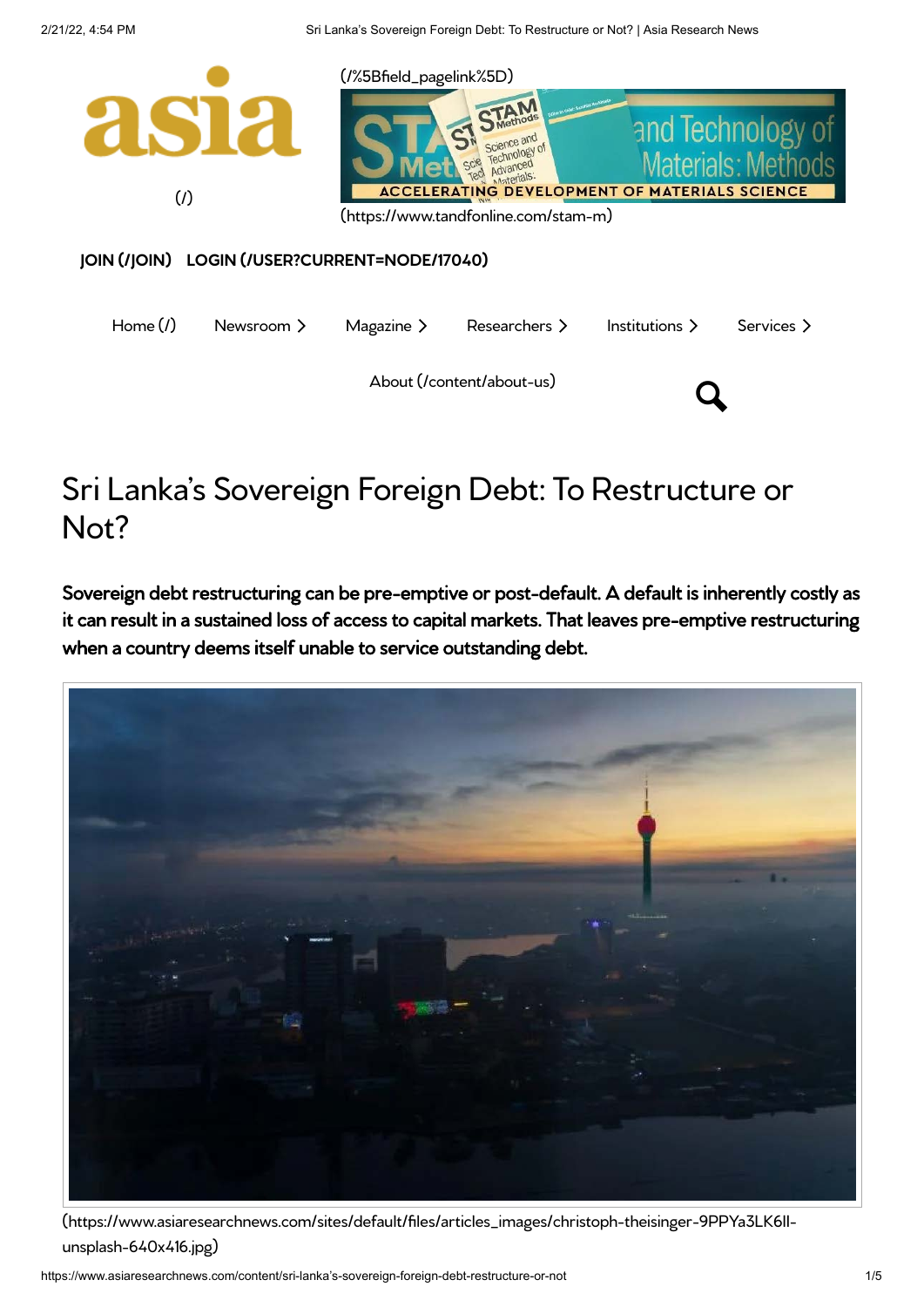(This is a republication of an original article written by [IPS \(https://www.ips.lk/\)](https://www.ips.lk/)' Executive Director, Dr Dushni Weerakoon. Access the original blog [here \(https://www.ips.lk/talkingeconomics/2022/01/12/sri-lankas-sovereign](https://www.ips.lk/talkingeconomics/2022/01/12/sri-lankas-sovereign-foreign-debt-to-restructure-or-not/)foreign-debt-to-restructure-or-not/))

The complex creditor landscape of today though makes governments reluctant to entertain sovereign debt restructuring. The landscape of sovereign borrowing has evolved from a small group made up of multilateral organisations, a few commercial banks, and the 'Paris Club' of rich countries to something much more complicated. In recent decades, emerging markets and developing economies have borrowed proportionately more from international bond markets with their dispersed private investors, and tapped new non-Paris Club lenders like China. From the sovereign's perspective, this makes a potential debt restructuring operation particularly complicated.

# **Ownership of Sri Lanka's Outstanding Foreign Debt, 2020**



The first step in any restructuring is calculating how much a country owes and to whom. This involves sharing detailed information on all categories of sovereign debt denominated in foreign currency, including collateralised liabilities and the debts of state-owned enterprises. The adoption of an IMF programme may be conditioned as a part of a restructuring to underwrite the data, economic plan and the promise of macroeconomic and fiscal supervision.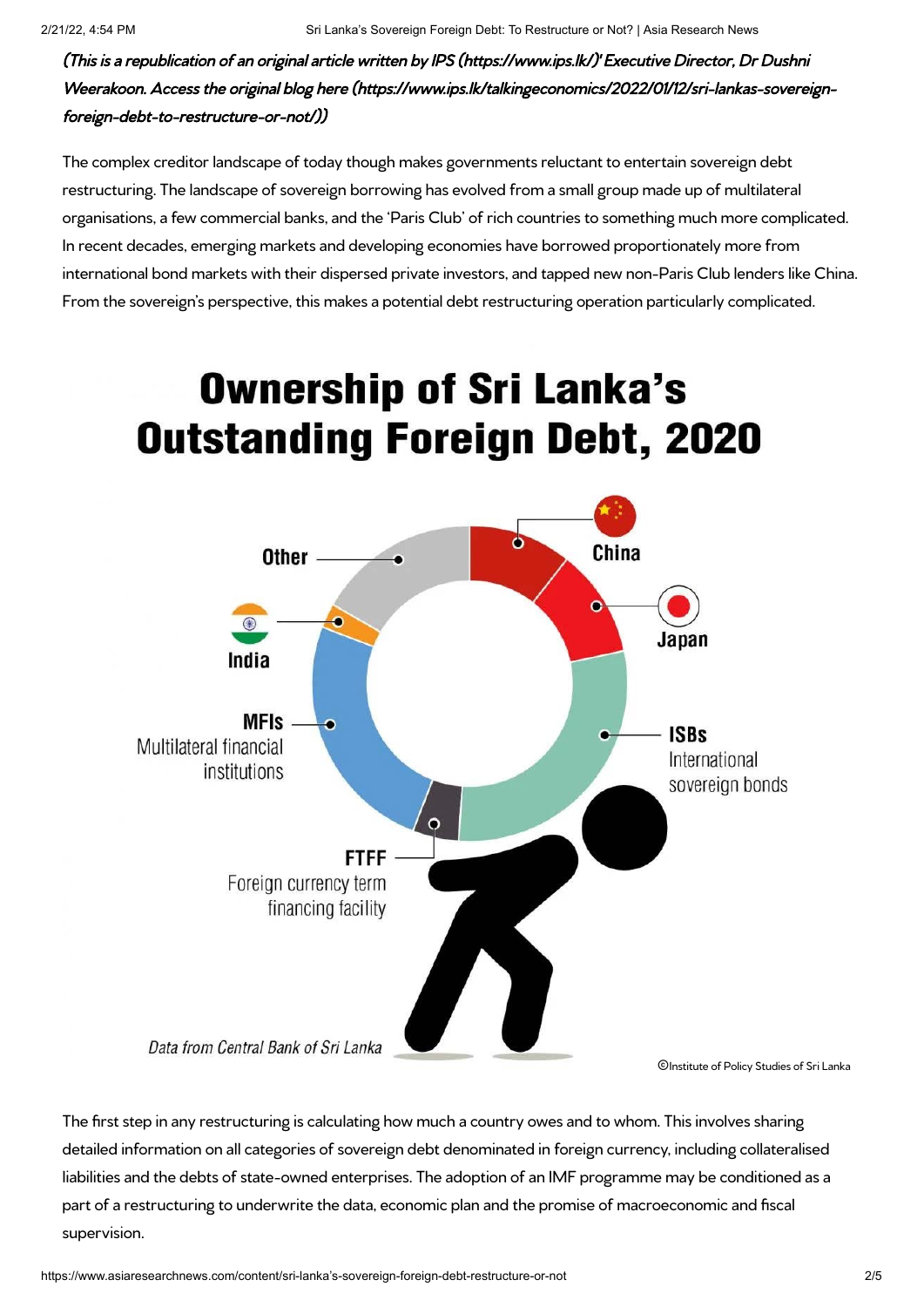#### 2/21/22, 4:54 PM Sri Lanka's Sovereign Foreign Debt: To Restructure or Not? | Asia Research News

Lenders will weigh the upfront losses of a debt standstill and restructuring against the total magnitude of losses in the event of a default. In entering restructuring talks, though, they will also demand to do so on the principle of comparable treatment of creditors in any proposed debt reprofilings and restructurings. Lenders will be mindful that any relief offered does not give preferential treatment to other creditors, especially in the face of new geopolitical power rivalries. This would typically mean that a country in distress asks for debt relief from friendly governments to whom it owes money and then seeks a comparable deal from private lenders.

## The Holdout Problem

Over the past decades, there has been progress in governance frameworks to deal with sovereign debt crises, but considerable gaps persist. In the COVID-19 era, the G-20 Common Framework for Debt Treatments apply only to low-income countries (LICs), and even then, do not compel the participation of private creditors. Emerging markets that have undergone debt restructuring most recently (e.g. Argentina and Ecuador) are categorised in academic research as countries with a track record of serial *default – i.e.* more than two default spells or episodes. Given [research evidence \(https://www.imf.org/external/pubs/ft/wp/2016/wp1666.pdf\)](https://www.imf.org/external/pubs/ft/wp/2016/wp1666.pdf) that countries that have defaulted on their debt obligations in the past are more likely to default again in the future, creditors have an added incentive to enter into negotiations in such cases.

All told, with the creditor landscape transformed, debt restructuring is still very much a matter of ad hoc negotiations between a sovereign and its creditors.

The creditors are aware of their special legal protection that comes down to a question of money due but not paid. At the same time, creditors too have virtually no choice but to negotiate as there will be inadequate assets to satisfy every creditor's claims even with a successful legal remedy. In the extreme, 'vulture funds' have used litigation as an investment strategy to buy the debt at a hefty discount and pursue full payment through the courts. Confronted with this reality, a negotiated resolution should appeal to both creditors and debtor country.

At the centre of such a coordinated effort will be creditor (especially bondholder) committees. The composition of such committees – inclusive of large institutional investors, hedge funds, etc. – is critical to obtain a relatively quick resolution. However, there are no guarantees of fast and efficient mechanisms, and countries still risk fighting creditor lawsuits from those who may hold out.

Such potential holdout creditors may not necessarily take the view that what is good for the many is always good for the few. A disgruntled holdout creditor has the leverage to cause disturbing headlines, especially when countries resume bond market access once again at some point. Holdout creditors can be reined in through exit consents – where a majority of holders can amend terms, or as more commonly used now, employ collective action clauses (CACs) in bond agreements to bind minority holders. In the latter case, a specified supermajority of holders (usually 75%) can bind a minority to the terms of a debt restructuring. But much depends on whether a debtor country's outstanding stock of international sovereign bonds contains these clauses. Some countries have also adopted antivulture fund legislation that limits holdout creditor recovery as a deterrent.

#### Net Benefit Calculation

High uncertainty during a restructuring, and the risk of prolonged negotiations means debt restructuring is still the last resort, to be done only if you must. A restructuring is a costly exercise with reputational downsides, loss of market access and more expensive debt issuances, weighed down further by concerns about adverse legal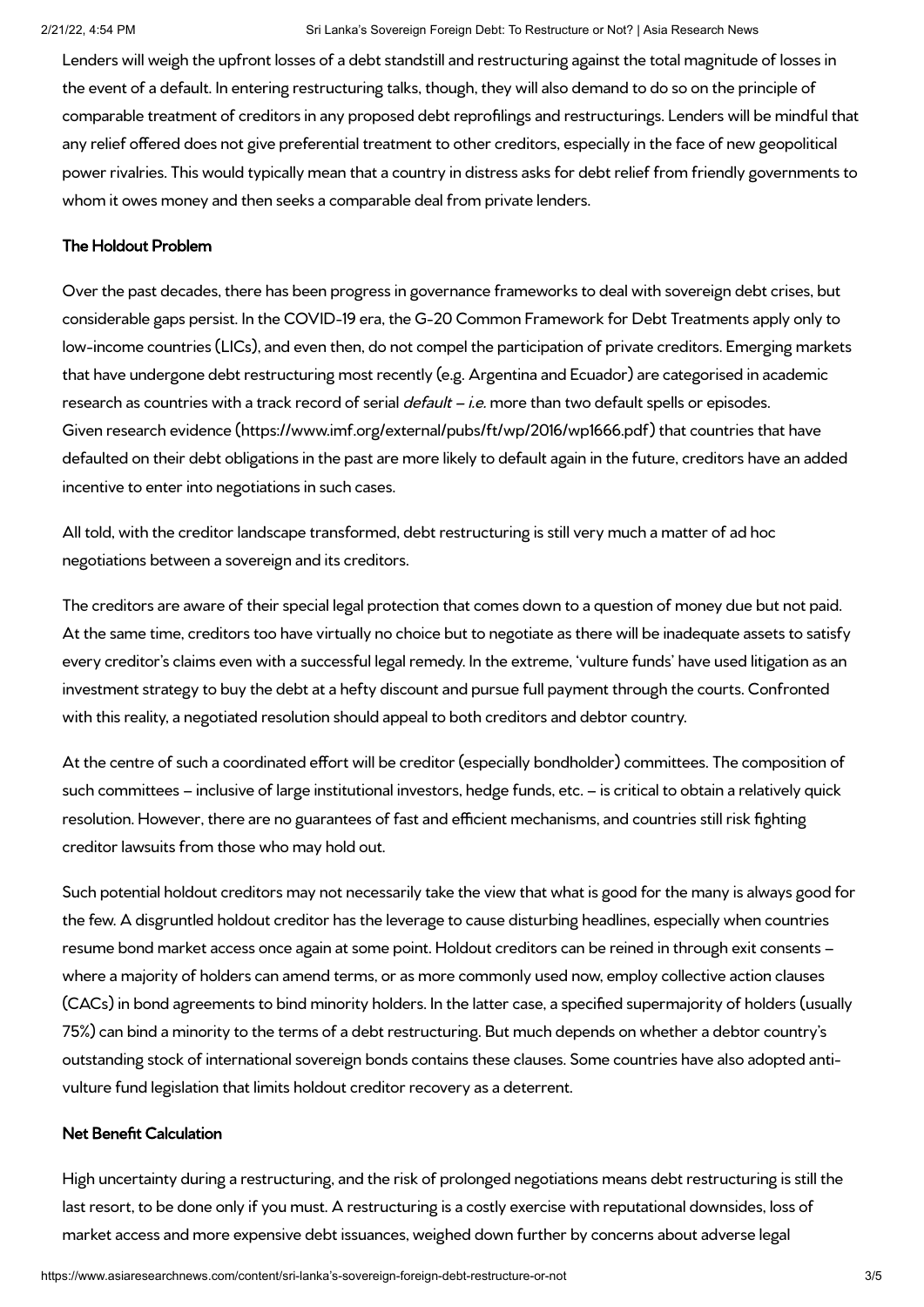implications. For policymakers, a decisive step can be taken after a careful net benefit calculation of whether a country's economic conditions are likely to deteriorate further without a restructuring, or whether a timely restructure may reduce the total magnitude of upfront losses and return debt to a sustainable level at the lowest cost to both the country and its creditors.

**Published: 31 Jan 2022** 

#### Institution:

[Institute of Policy Studies of Sri Lanka \(/content/institute-policy-studies-sri-lanka\)](https://www.asiaresearchnews.com/content/institute-policy-studies-sri-lanka)

#### Country:

[Sri Lanka \(/country/sri-lanka\)](https://www.asiaresearchnews.com/country/sri-lanka)

### News topics:

[Big Data \(/news-topics/big-data\)](https://www.asiaresearchnews.com/news-topics/big-data) [Business \(/news-topics/business\)](https://www.asiaresearchnews.com/news-topics/business) [Communication \(/news-topics/communication\)](https://www.asiaresearchnews.com/news-topics/communication) [Entrepreneurship \(/news-topics/entrepreneurship\)](https://www.asiaresearchnews.com/news-topics/entrepreneurship) [Politics \(/news-topics/politics\)](https://www.asiaresearchnews.com/news-topics/politics)

### Academic discipline:

[Macroeconomics \(/disciplines/macroeconomics\)](https://www.asiaresearchnews.com/disciplines/macroeconomics)

# Content type:

[Other \(/content-type/other\)](https://www.asiaresearchnews.com/content-type/other)

#### Website:

Sri Lanka's Sovereign Foreign Debt: To Restructure or Not? [\(https://www.ips.lk/talkingeconomics/2022/01/12/sri-lankas-sovereign-foreign-debt-to-restructure-or](https://www.ips.lk/talkingeconomics/2022/01/12/sri-lankas-sovereign-foreign-debt-to-restructure-or-not/)not/)

# **E** Related news

[Editor's Choice: Dinosaur success secret, & how it all began \(/content/editors-choice-dinosaur-success-secret](https://www.asiaresearchnews.com/content/editors-choice-dinosaur-success-secret-how-it-all-began)how-it-all-began)

Asia Research News

[Understanding What Determines the Benefits of Bribery \(/content/understanding-what-determines-benefits](https://www.asiaresearchnews.com/content/understanding-what-determines-benefits-bribery-0)bribery-0)

The Education University of Hong Kong (EdUHK)

[Bangladesh – Sri Lanka Preferential Trade Agreement: Gains and Policy Challenges \(/content/bangladesh-](https://www.asiaresearchnews.com/content/bangladesh-%E2%80%93-sri-lanka-preferential-trade-agreement-gains-and-policy-challenges-0)

%E2%80%93-sri-lanka-preferential-trade-agreement-gains-and-policy-challenges-0)

Institute of Policy Studies of Sri Lanka

Show all [Big Data \(/news-topics/big-data\)](https://www.asiaresearchnews.com/news-topics/big-data) | [Business \(/news-topics/business\)](https://www.asiaresearchnews.com/news-topics/business)

[Communication \(/news-topics/communication\)](https://www.asiaresearchnews.com/news-topics/communication) | [Entrepreneurship \(/news-topics/entrepreneurship\)](https://www.asiaresearchnews.com/news-topics/entrepreneurship)